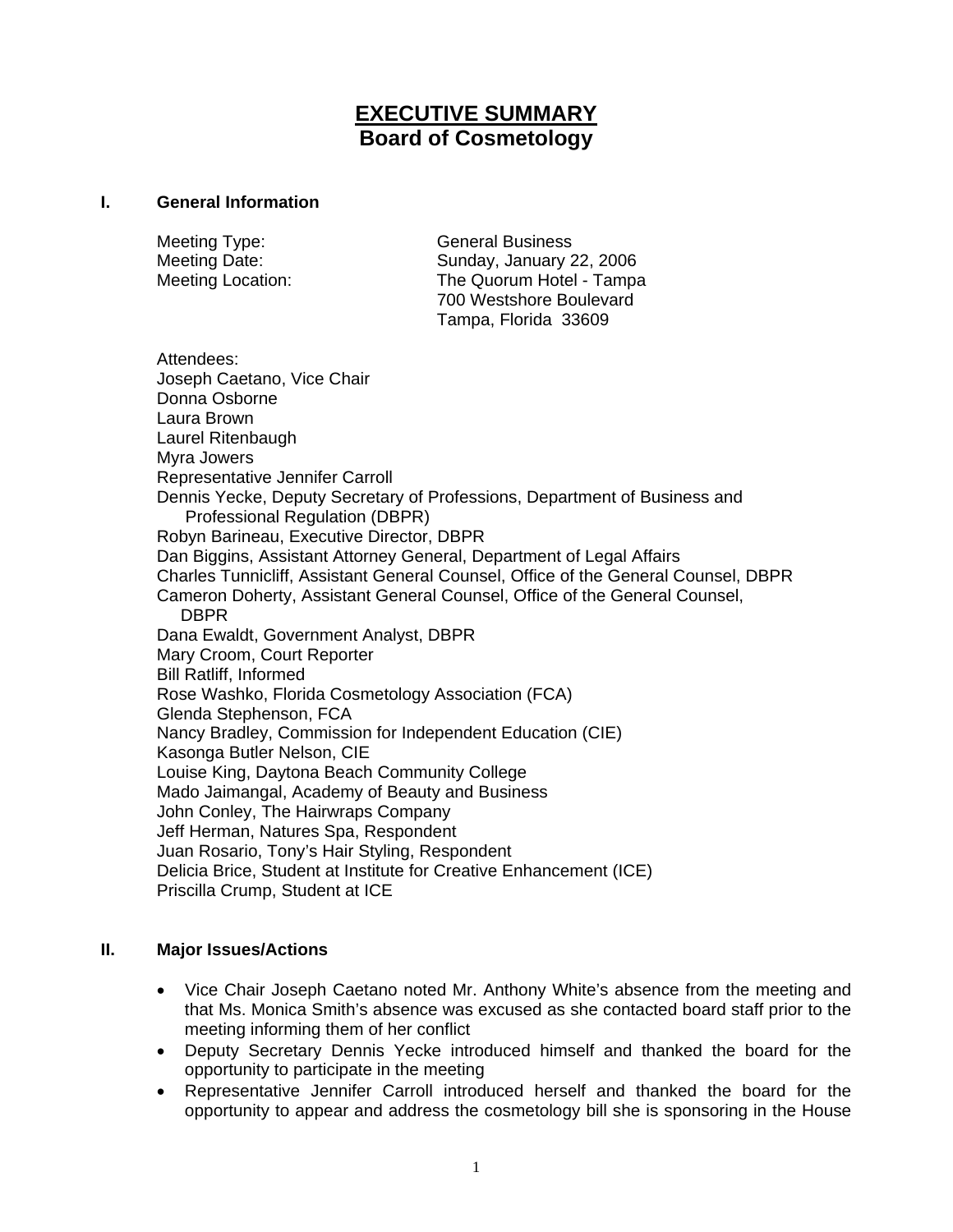of Representatives; she added that she understands the need for licensees to be properly trained and for customers to receive quality service; Representative Carroll solicited assistance from board members for testimony before various committees that will hear the cosmetology bill

- The board considered the following matters:
	- -proposed recommended order
	- -21 disciplinary cases
	- -7 hair braiding course applications
	- -4 hair wrapping course applications
	- -2 body wrapping course applications
	- -8 initial HIV/AIDS course applications
	- -1 continuing education provider application
	- -2 continuing education course applications
	- -9 initial HIV/AIDS course applications
- Mr. Charles Tunnicliff, Assistant General Counsel, reported there are currently 157 cosmetology cases in the legal section
- Ms. Robyn Barineau, Executive Director, informed the board of the efforts the department made with regard to the 100% Continuing Education Initiative; she informed the board that the department conducted an extensive information campaign to remind licensees of the law requiring completion of continuing education prior to the renewal of a license; the department worked with large franchises to get the word out to their employees, board staff distributed fliers and answered questions at tradeshows, the board and department websites posted information on the initiative, inspectors distributed informational fliers to salons while conducting inspections, along with other efforts; additionally, if a licensee submitted payment for their license renewal but did not complete their required board-approved continuing education, the licensee was mailed a letter-in-lieu-of a license informing them of the requirement to complete their continuing education before issuance of their license; Ms. Barineau reminded the board that the renewal deadline was extended until December 1, 2005, because of the impact of Hurricane Wilma on Floridians; she advised the board that the inspectors are in the process of issuing citations to licensees whose licenses are not current; Ms. Barineau informed the board that the word is spreading in the industry of the seriousness of noncompliance with continuing education requirements and that the department is now working on compliance information for licensees whose licenses will expire October 31, 2006
- Ms. Barineau informed the board that the financial report continues to show a cash deficit (over \$900,000) in their operating account which must be addressed; she added that the majority of the board fees are at the statutory fee caps; Ms. Barineau indicated she would be working with Deputy Secretary Yecke, the department's budget office, and other staff to prepare a plan to address the board's negative cash posture; she plans to provide the board with as many options as possible to address their cash position at the next board meeting
- Ms. Barineau informed the board that the email from the DBPR Secretary regarding Hurricane Katrina; the email from the DBPR Secretary regarding staff announcements; the DBPR unlicensed activity complaint line press release; the letter from Deborah L. Roope; the National Commission of Cosmetology Arts & Sciences, Inc. (NACCAS), newsletter – Volume 1 No. 7; the NACCAS newsletter – Volume 1 No. 8; the National Interstate Council of State Boards of Cosmetology, Inc. (NIC) newsletter – Volume 61 No. 5; the 2005-2006 NIC directory of state board members; the Board of Cosmetology newsletter; the DBPR toll-free unlicensed activity complaint line statistics; the announcement by Governor Bush regarding funding recommendations for hurricane preparedness, response and recovery; the DBPR administered cosmetology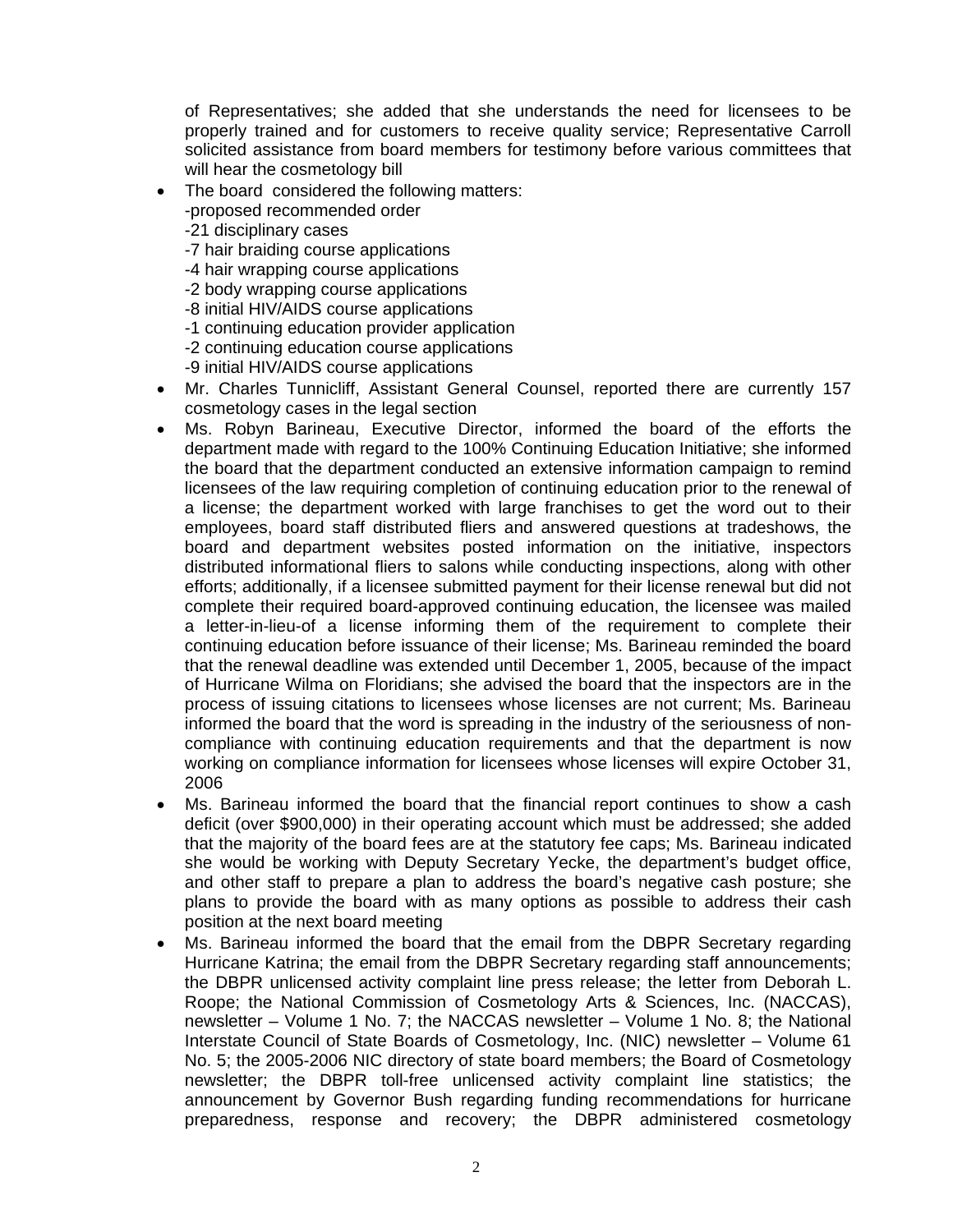examination pass/fail rates for 1993-2000; and the complaints and investigative statistics report for July 2005 – December 2005 were included in the agenda for informational purposes

- Ms. Barineau advised the board that the department is currently attempting to address the board member vacancy situation; the department is seeking assistance from boards to assist with locating qualified applicants to fill vacancies on all its boards and commissions; Ms. Barineau suggested that interested applicants contact the department or the Governor's Appointments Office for a Gubernatorial Appointments Questionnaire for completion and filing with the Governor's Appointments Office
- The board discussed the correspondence from Ms. Annette Ferguson regarding cosmetology salon requirements; although they understand her situation, they must adhere to the law and their responsibility to protect the public's health, safety and welfare; they also suggested she consider seeking a declaratory statement to further address her individual situation
- Ms. Barineau also informed the board about the increase in MMA cases over the last six months; she stated over 90% of the samples that have been sent to the laboratory for testing have come back positive; as a result, word is spreading in the industry that MMA is illegal and salons are reevaluating their products to ensure they are in compliance
- Vice Chair Caetano suggested the board consider developing procedures to ensure that salons properly sanitize foot baths; Ms. Barineau added that she understands the board's concern with proper sanitation of foot baths, but that should they elect to add more sanitation and sterilization requirements for salons, there may possibly be an increase in costs associated with inspections, investigations and disciplinary matters; Ms. Laurel Ritenbaugh suggested there be some sort of information campaign to alert the public of the cleanliness of foot baths
- The board approved the draft disciplinary guidelines as provided by Mr. Dan Biggins, Assistant Attorney General, with the following amendments:

-61G5-30.001(2)(b): Penalty Range

"For a salon which has never been licensed, or for which the salon license has expired, a fine of \$500. For a salon which has become delinquent, a fine of \$50 for every month or partial month of delinquency during which the salon has operated, up to a total of **\$500**."

-61G5-30.001(2)(i): Penalty Range

"A fine of **\$500 for the first offense;** a fine of \$500 **and suspension or revocation** for a subsequent offense."

- The board expressed their concern with the cosmetology examination pass/fail rates; the board asked Ms. Barineau to inquire of the Bureau of Education and Testing to determine if when examination questions are developed, if all resource materials are cross-referenced to ensure that the resource materials address subject matters the same way; additionally, the board asked Ms. Barineau to determine the age of the oldest question being utilized on any form of the cosmetology examination
- The board elected Mr. Joseph Caetano as Chair of the Board of Cosmetology and Ms. Laurel Ritenbaugh as Vice Chair of the Board of Cosmetology
- The board agreed to conduct the next meeting on Sunday, April 23, 2006, at 9 a.m. in Orlando, Florida

### **III. Legislation/Rule Promulgation**